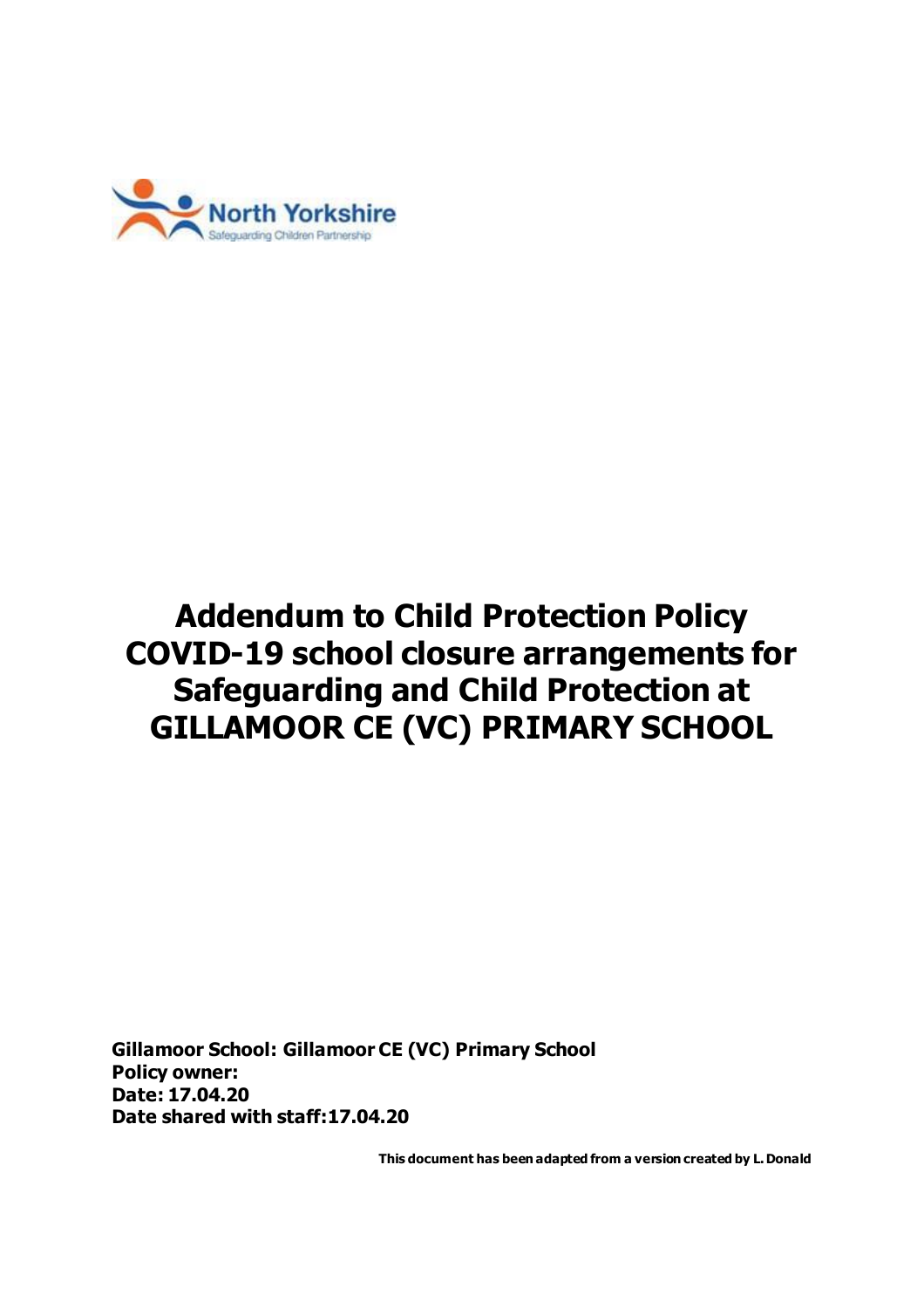# <span id="page-1-0"></span>**1. Context**

From 20th March 2020 parents were asked to keep their children at home, wherever possible, and for schools to remain open only for those children of workers critical to the COVID-19 response - who absolutely need to attend.

Schools and all childcare providers were asked to provide care for a limited number of children - children who are vulnerable, and children whose parents are critical to the COVID-19 response and cannot be safely cared for at home.

This addendum of the Gillamoor School Child Protection policy contains details of our individual safeguarding arrangements in the following areas:

| 3. |  |
|----|--|
|    |  |
|    |  |
| 6. |  |
| 7. |  |
| 8. |  |
|    |  |
|    |  |
|    |  |
|    |  |
|    |  |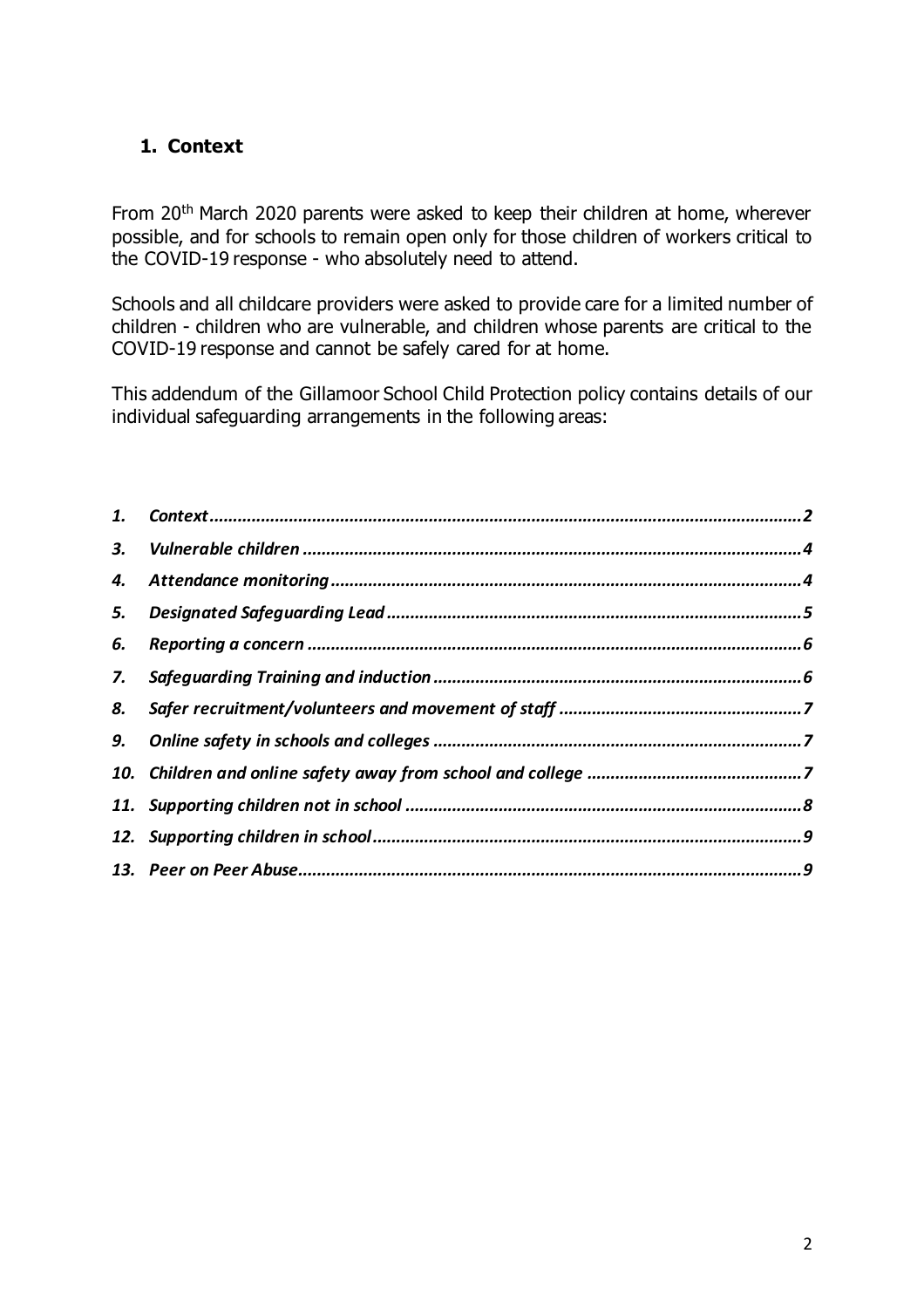#### **Key contacts**

| <b>Role</b>                                     | <b>Name</b>            | <b>Contact</b><br>number | <b>Email</b>                             |
|-------------------------------------------------|------------------------|--------------------------|------------------------------------------|
| Designated<br>Safeguarding<br>Lead              | Andrea<br><b>Hayes</b> | 07786 065295             | headteacher@gillamoor.n-<br>yorks.sch.uk |
| Deputy<br>Designated<br>Safeguarding<br>Lead/s  | Lorraine<br>Hugill     |                          | admin@gillamoor.n-yorks.sch.uk           |
| Headteacher                                     | Andrea<br><b>Hayes</b> |                          | headteacher@gillamoor.n-<br>yorks.sch.uk |
| Chair of<br>Governors                           | Jane<br>Harper         |                          | chair@gillamoor.n-yorks.sch.uk           |
| Safeguarding<br>Governor                        | Sara<br>Paxton         |                          | Sara.paxton@gillamoor.n-<br>yorks.sch.uk |
| Welfare and<br>Contact<br>Coordinator<br>$\ast$ | Andrea<br><b>Hayes</b> |                          | headteacher@gillamoor.n-<br>yorks.sch.uk |

\* School should allocate a member of staff to coordinate welfare and contact and have the oversight of all the vulnerable pupils during this period of time. This may be a delegated role separate from the DSL role however there must be good liaison.

# **Any additional school contacts (including contacts for DSLs where this is being supported by another school):**

| <b>Role</b> | <b>Name</b> | <b>Contact</b><br>number | <b>Email</b> |
|-------------|-------------|--------------------------|--------------|
|             |             |                          |              |
|             |             |                          |              |

**Key telephone numbers of all available DSL's/deputies should be provided to staff covering the setting.**

**Staff should be reminded that they can make a referral in exceptional circumstances to the Customer Contact Centre number 01609 780780 and/or LADO contact number 01609 532477**.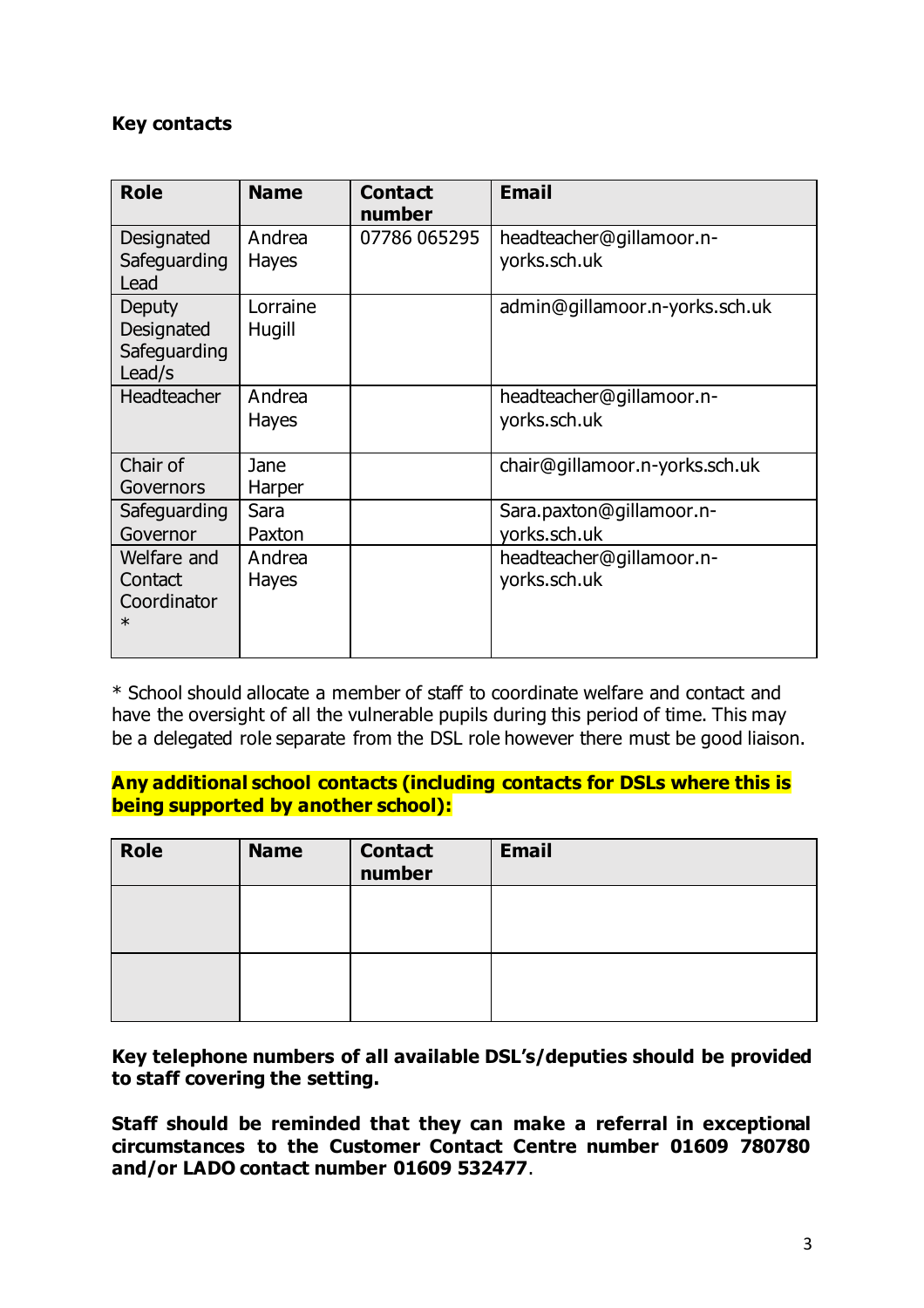# <span id="page-3-0"></span>**Vulnerable children**

Vulnerable children include those who have a social worker and those children and young people up to the age of 25 with education, health and care (EHC) plans.

Those who have a social worker include children who have a Child Protection Plan and those who are looked after by the Local Authority. A child may also be deemed to be vulnerable if they have been assessed as being in need or otherwise meet the definition in section 17 of the Children Act 1989.

Those with an EHC plan will be risk-assessed in consultation with the Local Authority and parents, to decide whether they need to continue to be offered a school place in order to meet their needs, or whether they can safely have their needs met at home. This could include, if necessary, carers, therapists or clinicians visiting the home to provide any essential services. Many children and young people with EHC plans can safely remain at home.

Eligibility for free school meals in and of itself should not be the determining factor in assessing vulnerability.

Senior leaders, especially the Designated Safeguarding Lead (and deputy) know who our most vulnerable children are. They have the flexibility to offer a place to those on the edge of receiving children's social care support.

Gillamoor School will continue to work with and support children's social workers to help protect vulnerable children. This includes working with and supporting children's social workers and the local authority virtual school head (VSH) for looked-after and previously looked-after children. The lead person for this will be: Andrea Hayes

There is an expectation that vulnerable children who have a social worker will attend an education setting, so long as they do not have underlying health conditions that put them at increased risk. In circumstances where a parent does not want to bring their child to an education setting, and their child is considered vulnerable, the social worker and Gillamoor School will explore the reasons for this directly with the parent.

Where parents are concerned about the risk of the child contracting COVID19, Gillamoor School or the social worker will talk through these anxieties with the parent/carer following the advice set out by Public Health England.

Gillamoor School will encourage our vulnerable children and young people to attend a school, including remotely if needed.

# <span id="page-3-1"></span>**Attendance monitoring**

Local authorities and education settings do not need to complete their usual day-today attendance processes to follow up on non-attendance.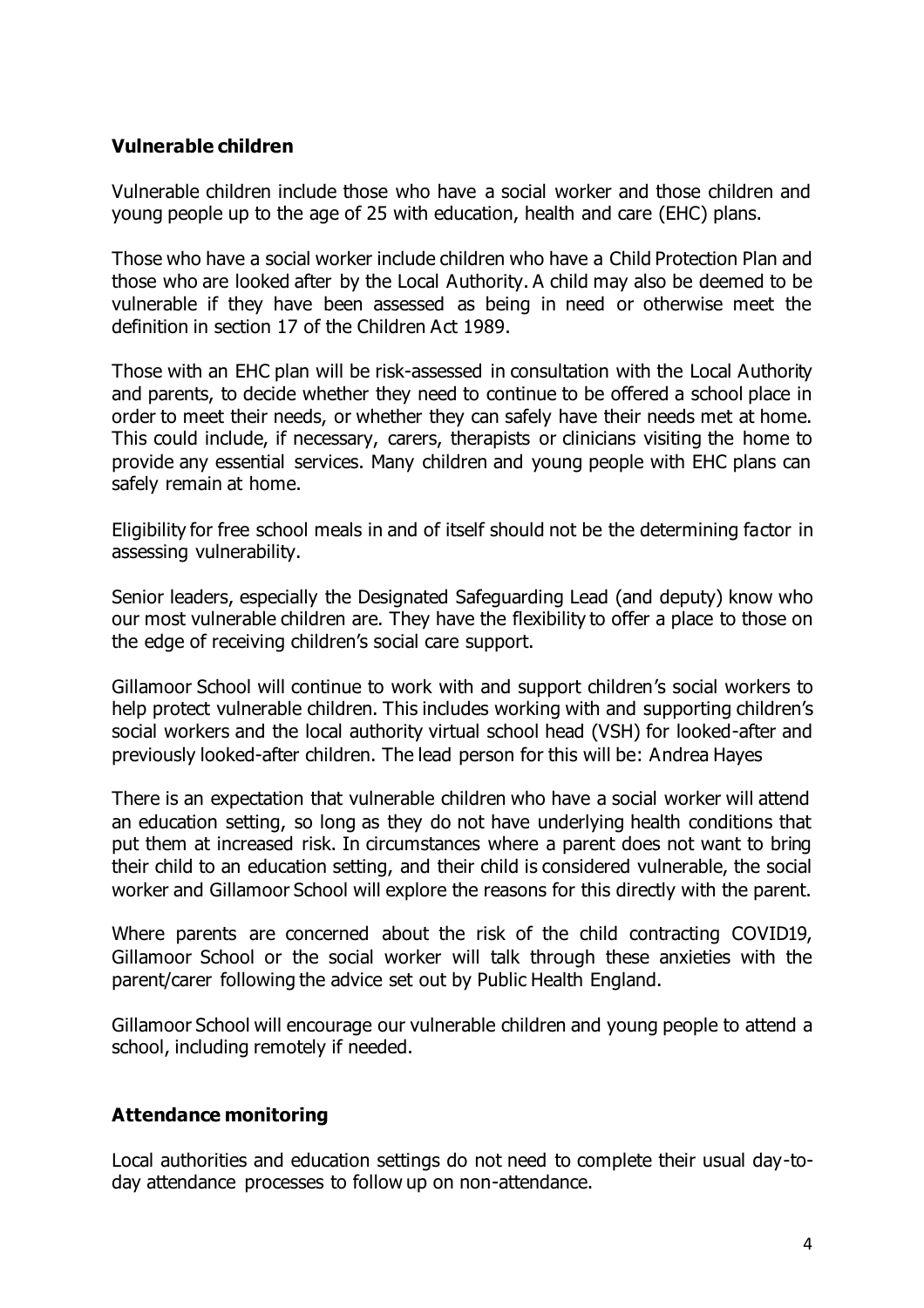If Gillamoor School has any children in attendance (e.g. because they are vulnerable or their parent(s) / carers are critical workers) we will submit the daily attendance sheet to the DfE by 12 noon [https://www.gov.uk/government/publications/coronavirus-covid-19-attendance](https://www.gov.uk/government/publications/coronavirus-covid-19-attendance-recording-for-educational-settings)[recording-for-educational-settings](https://www.gov.uk/government/publications/coronavirus-covid-19-attendance-recording-for-educational-settings)

If the school has closed, we will complete the return once as requested by the DfE.

Gillamoor School and social workers will agree with parents/carers whether children in need should be attending school – Gillamoor School will then follow up on any pupil that they were expecting to attend, who does not. Gillamoor School will also follow up with any parent or carer who has arranged care for their child(ren) and the child(ren) subsequently do not attend.

To support the above, Gillamoor School will, when communicating with parents/carers and carers, confirm emergency contact numbers are correct and ask for any additional emergency contact numbers where they are available.

In all circumstances where a vulnerable child does not take up their place at school, or discontinues, Gillamoor School will notify their social worker.

#### <span id="page-4-0"></span>**Designated Safeguarding Lead**

Gillamoor School has a Designated Safeguarding Lead (DSL) and a Deputy DSL.

The key contacts are detailed at the start of this document.

The optimal scenario is to have a trained DSL (or deputy) available on site. Where this is not the case a trained DSL (or deputy) will be available to be contacted via phone or online video - for example when working from home.

Where a trained DSL (or deputy) is not on site, in addition to the above, a senior leader will assume responsibility for co-ordinating safeguarding on site.

This might include updating and managing access to child protection files and liaising with the offsite DSL (or deputy) and as required liaising with children's social workers where they require access to children in need and/or to carry out statutory assessments at the school.

It is important that all Gillamoor School staff and volunteers have access to a trained DSL (or deputy). On each day, the staff on site will be made aware of who that person is and how to contact them.

The DSL will continue to engage with social workers, and attend all multi-agency meetings, which can be done remotely.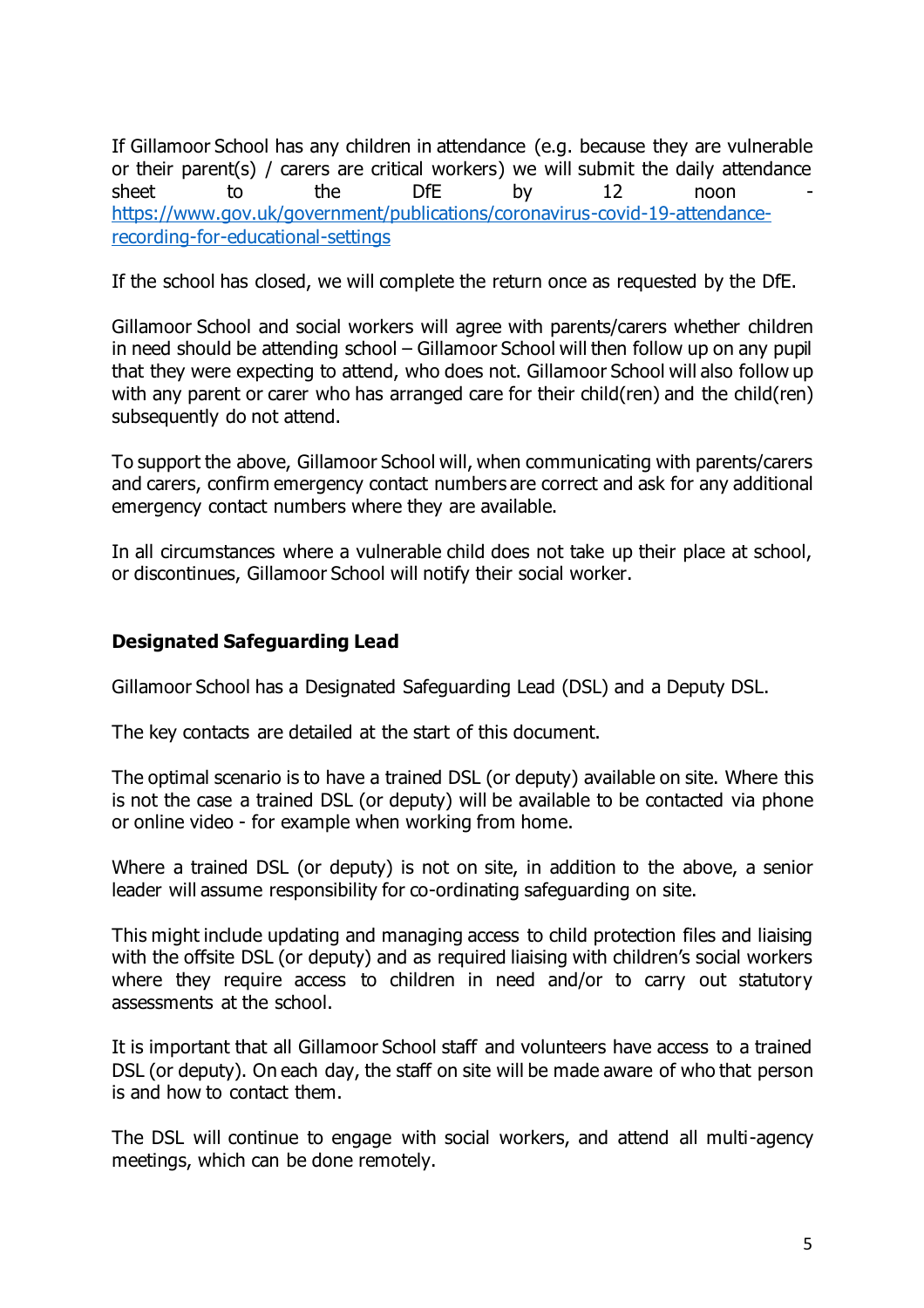# <span id="page-5-0"></span>**Reporting a concern**

Where staff have a concern about a child, they should continue to follow the process outlined in the school Child Protection Policy, this includes making a report to the DSL.

Staff are reminded of the need to report any concern immediately and without delay.

Where staff are concerned about an adult working with children in the school, they should report the concern to the headteacher. If there is a requirement to make a notification to the headteacher whilst away from school, this should be done verbally and followed up with an email to the headteacher.

Concerns around the Headteacher should be directed to the Chair of Governors.

#### <span id="page-5-1"></span>**Safeguarding Training and induction**

DSL training is very unlikely to take place unlikely to take place whilst there remains a threat of the COVID 19 virus.

For the period COVID-19 measures are in place, a DSL (or deputy) who has been trained will continue to be classed as a trained DSL (or deputy) even if they miss their refresher training.

All existing school staff have had safeguarding training and have read part 1 of Keeping Children Safe in Education (2019). The DSL should communicate with staff any new local arrangements, so they know what to do if they are worried about a child.

Where new staff are recruited, or new volunteers undertake work at Gillamoor School, they will continue to be provided with a safeguarding induction.

If staff are deployed from another education authority or children's workforce setting to our school, we will take into account the DfE supplementary guidance on safeguarding children during the COVID-19 pandemic and will accept portability as long as the current employer confirms in writing that:-

- the individual has been subject to an enhanced DBS and children's barred list check
- there are no known concerns about the individual's suitability to work with children
- there is no ongoing disciplinary investigation relating to that individual

Upon arrival, they will be given a copy of the receiving setting's child protection policy, confirmation of local processes and confirmation of DSL arrangements.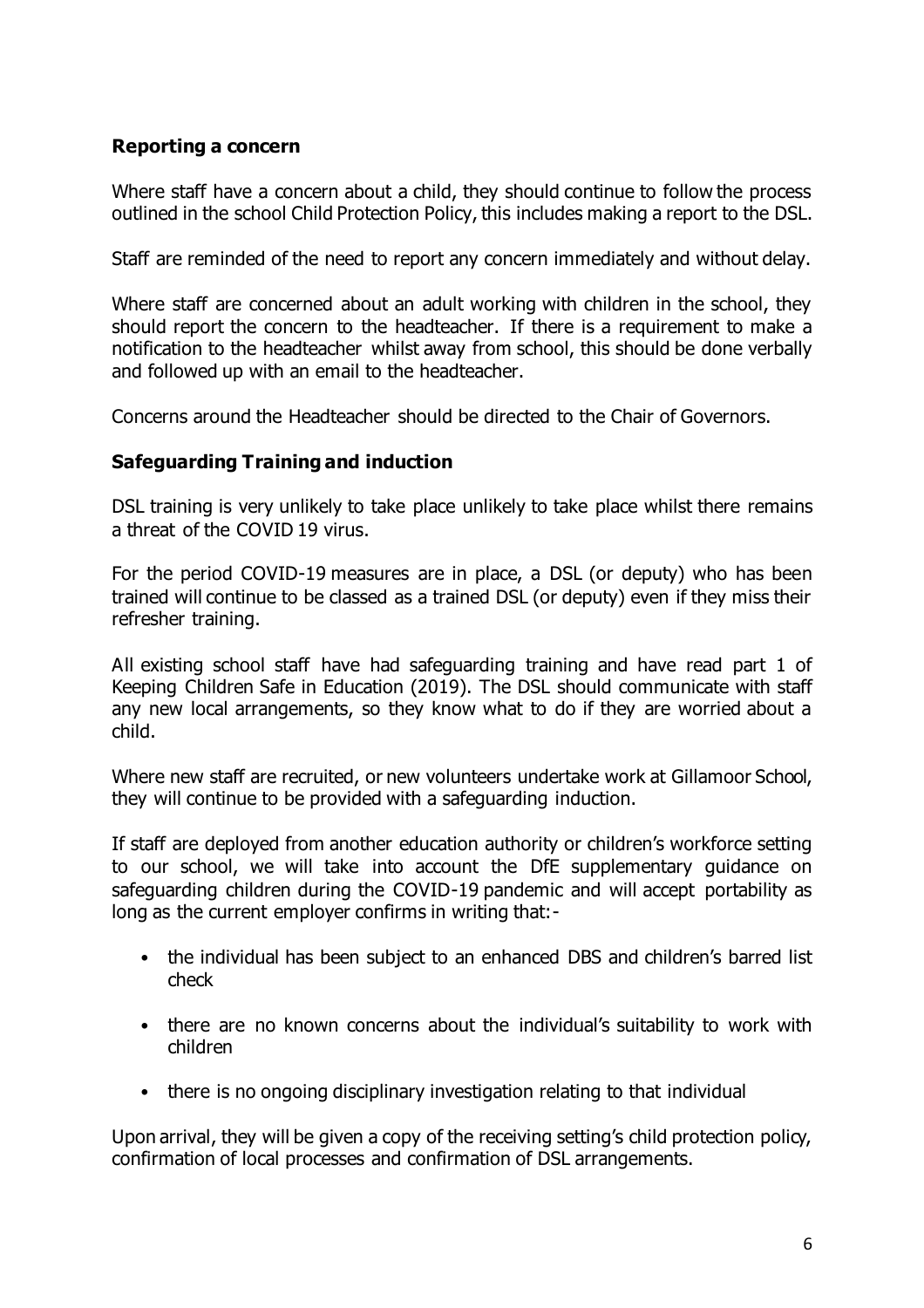# <span id="page-6-0"></span>**Safer recruitment/volunteers and movement of staff**

It remains essential that people who are unsuitable are not allowed to enter the children's workforce or gain access to children. When recruiting new staff, Gillamoor School will continue to follow the relevant safer recruitment processes for their setting, including, as appropriate, relevant sections in part 3 of Keeping Children Safe in Education (2019) (KCSIE).

In response to COVID-19, the Disclosure and Barring Service (DBS) has made changes to its guidance on standard and enhanced DBS ID checking to minimise the need for face-to-face contact.

Where Gillamoor School are utilising volunteers, we will continue to follow the checking and risk assessment process as set out in paragraphs 167 to 172 of KCSIE. Under no circumstances will a volunteer who has not been checked be left unsupervised or allowed to work in regulated activity.

Gillamoor School will continue to follow the legal duty to refer to the DBS anyone who has harmed or poses a risk of harm to a child or vulnerable adult. Full details can be found at paragraph 163 of KCSIE.

Gillamoor School will continue to consider and make referrals to the Teaching Regulation Agency (TRA) as per paragraph 166 of KCSIE and the TRA's 'Teacher misconduct advice for making a referral.

During the COVID-19 period all referrals should be made by emailing [Misconduct.Teacher@education.gov.uk](mailto:Misconduct.Teacher@education.gov.uk)

Whilst acknowledging the challenge of the current National emergency, it is essential from a safeguarding perspective that any school is aware, on any given day, which staff/volunteers will be in the school or college, and that appropriate checks have been carried out, especially for anyone engaging in regulated activity. As such, Gillamoor School will continue to keep the single central record (SCR) up to date as outlined in paragraphs 148 to 156 in KCSIE.

Ensure there is a record of which staff are onsite daily either on the SCR or separately.

#### <span id="page-6-1"></span>**Online safety in schools and colleges**

Gillamoor School will continue to provide a safe environment, including online. This includes the use of an online filtering system.

Where students are using computers in school, appropriate supervision will be in place.

#### <span id="page-6-2"></span>**Children and online safety away from school and college**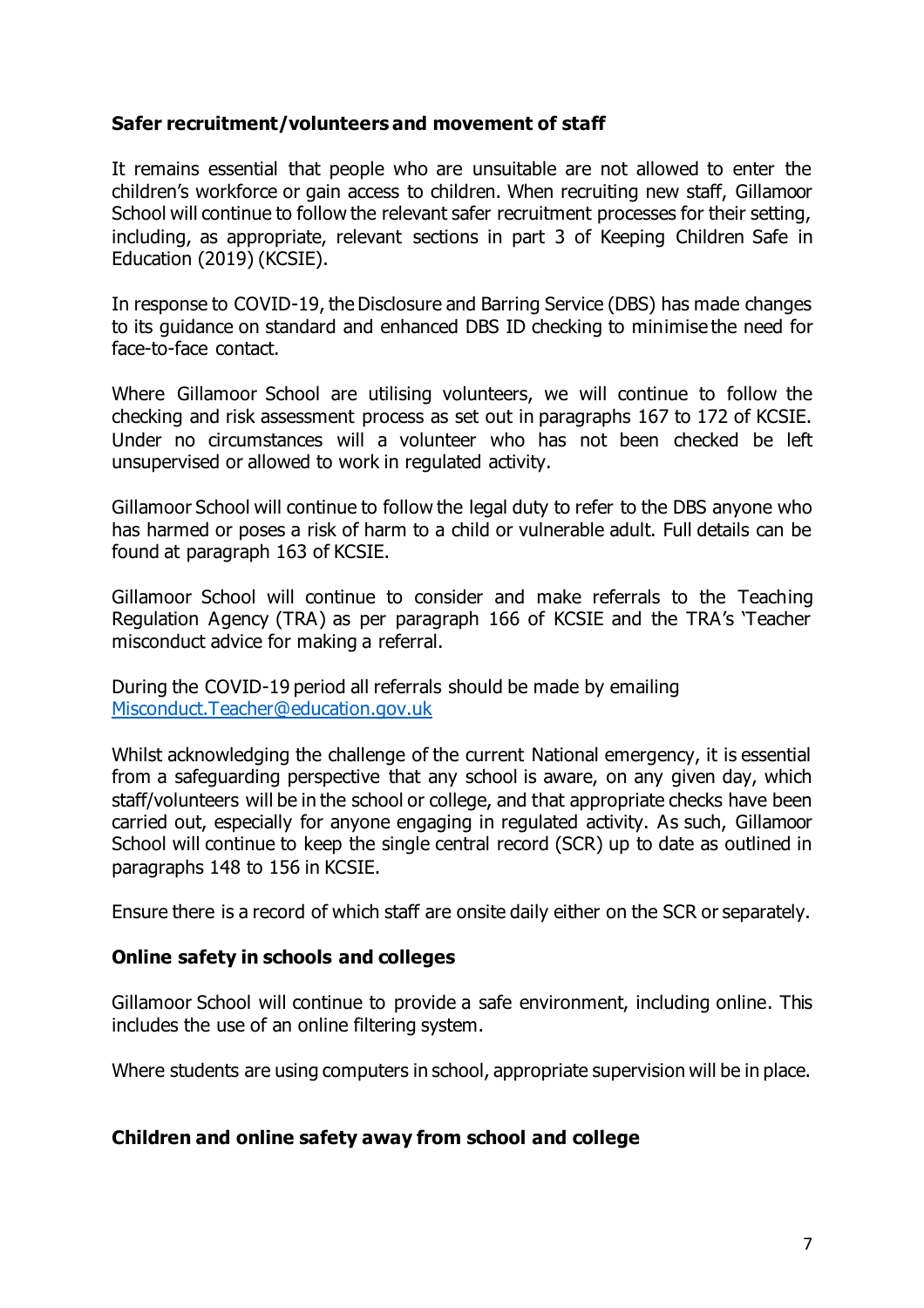It is important that all staff who interact with children, including online, continue to look out for signs a child may be at risk. Any such concerns should be dealt with as per the Child Protection Policy and where appropriate referrals should still be made to children's social care and as required, the police.

Online teaching should follow the same principles as set out in the school code of conduct.

Gillamoor School will ensure any use of online learning tools and systems is in line with privacy and data protection/GDPR requirements.

Below are some things to consider when delivering virtual lessons, especially where webcams are involved:

- No 1:1s, groups only
- Staff and children must wear suitable clothing, as should anyone else in the household.
- Any computers used should be in appropriate areas, for example, not in bedrooms; and the background should be blurred.
- The live class should be recorded so that if any issues were to arise, the video can be reviewed.
- Live classes should be kept to a reasonable length of time, or the streaming may prevent the family 'getting on' with their day.
- Language must be professional and appropriate, including any family members in the background.
- Staff must only use platforms specified by senior managers and approved by our IT network manager / provider to communicate with pupils
- Staff should record, the length, time, date and attendance of any sessions held.

# <span id="page-7-0"></span>**Supporting children not in school**

Gillamoor School is committed to ensuring the safety and wellbeing of all its Children and Young people.

Where the DSL has identified a child to be on the edge of social care support, or who would normally receive pastoral-type support in school, they should ensure that a robust communication plan is in place for that child or young person.

Details of this plan must be recorded, as should a record of contact have made.

The communication plans can include; remote contact, phone contact, door-step visits. Other individualised contact methods should be considered and recorded.

Gillamoor School and its DSL will work closely with all stakeholders to maximise the effectiveness of any communication plan.